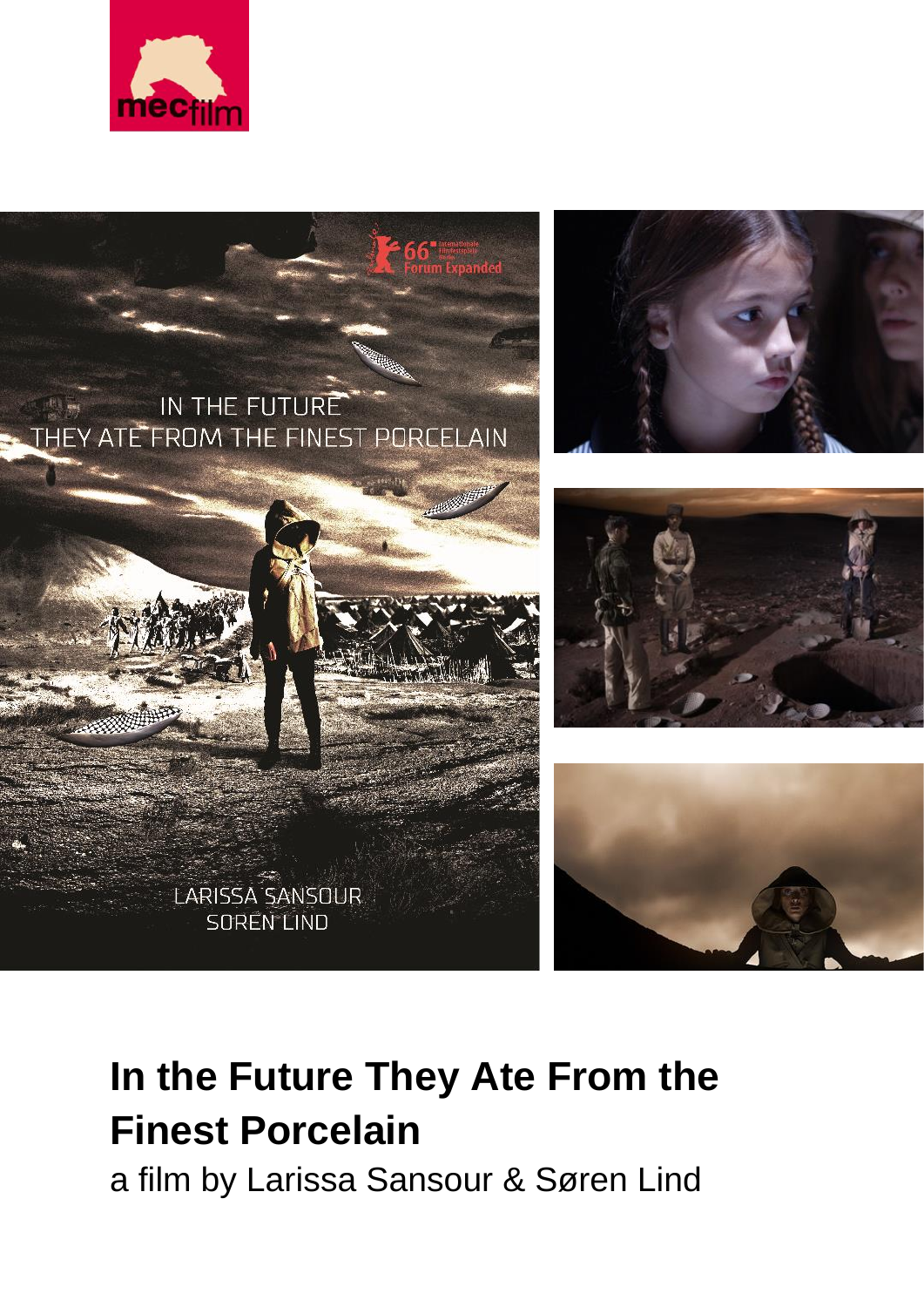

## **In the Future they Ate From the Finest Porcelain**

في المستقبل، أكلوا من أفخر أنواع البورسلين

## **Short Content**

In the Future They Ate From the Finest Porcelain resides in the cross-section between sci-fi, archaeology and politics. Combining live motion and CGI, the film explores the role of myth for history, fact and national identity.

A narrative resistance group makes underground deposits of elaborate porcelain – suggested to belong to an entirely fictional civilization. Their aim is to influence history and support future claims to their vanishing lands.

## **Long Content**

In the Future They Ate From the Finest Porcelain resides in the cross-section between sci-fi, archaeology and politics. Combining live motion and CGI, the film explores the role of myth for history, fact and national identity.

On the brink of the apocalypse, a narrative resistance group makes underground deposits of elaborate porcelain – suggested to belong to an entirely fictional civilisation. Their aim is to influence history and support future claims to their vanishing lands. Once unearthed, this tableware will prove the existence of this counterfeit people. By implementing a myth of its own, their work becomes a historical intervention – de facto creating a nation.

The film takes the form of a fictional video essay. A voice-over based on an interview between a psychiatrist and the female leader of the narrative resistance group reveals the philosophy and ideas behind the group's actions. The leader's thoughts on myth and fiction as constitutive for fact, history and documentary translate into poetic and science fictionbased visuals.

As the film progresses, the narrative and visuals alternate between the theoretical and the personal. The resistance leader's deceased twin sister makes a crucial appearance as the story takes the viewer deeper and deeper into the resistance leader's subconscious.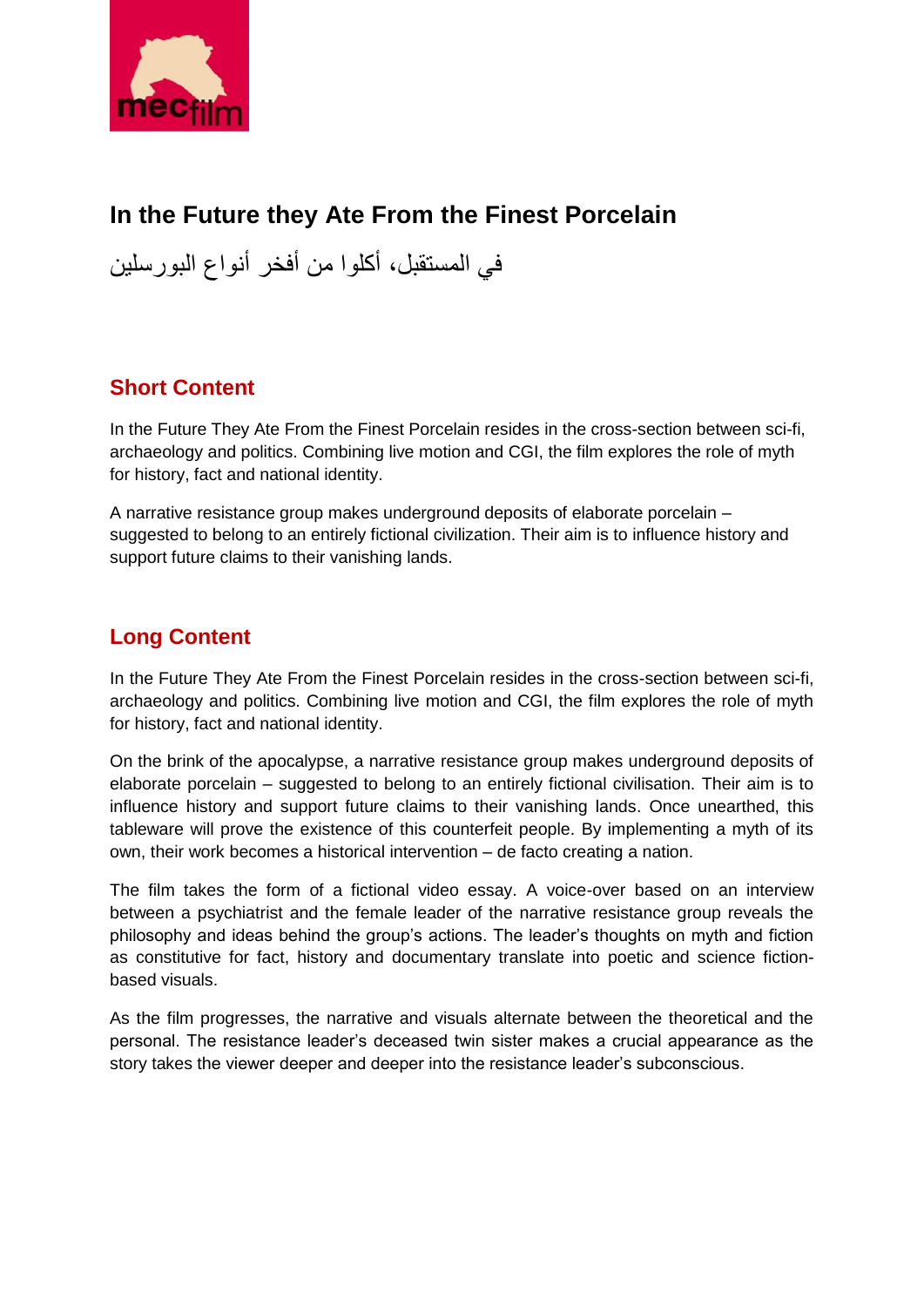

## **Credits**

Palestine/UK/Denmark/Qatar 2015, 29 min, digital, color, Arabic with English or French subtitles

| <b>Directors</b>                 | Larissa Sansour & Søren Lind             |
|----------------------------------|------------------------------------------|
| Writer                           | Søren Lind                               |
| Producer                         | Ali Roche, Spike Film and Video          |
| <b>Executive Producer</b>        | Film London                              |
| Director of Photography          | Thomas Fryd                              |
| <b>Production Designer</b>       | Simon Godfrey                            |
| Editors                          | Daniel Martinez, William Dybeck Sørensen |
| <b>Visual Effects Supervisor</b> | Henrik Bach Christensen                  |
| Post Producer                    | William Dybeck Sørensen                  |
| <b>Costume Designer</b>          | Line Frank                               |
| Composer                         | Aida Nadeem                              |
| <b>Supervising Sound Editor</b>  | <b>Tom Sedgwick</b>                      |
| Cast                             |                                          |
| Resistance Leader                | Pooneh Hajimohammadi                     |
| Girl 1                           | Anna Aldridge                            |
| Girl 2                           | Leyla Ertosun                            |
| Voice actors                     |                                          |
| Resistance Leader (voice)        | Larissa Sansour                          |
| Psychiatrist (voice)             | <b>Carol Sansour</b>                     |
|                                  |                                          |

## **Larissa Sansour – Sci-fi Trilogy**

A Space Exodus (2008) is the first part of Larissa Sansour's science fiction trilogy along with Nation Estate (2012) and In the Future They Ate from the Finest Porcelain (2016). Under the common themes of loss, belonging, heritage and national identity, the three films each explore different aspects of the political turmoil the Middle East. While A Space Exodus envisions the final uprootedness of the Palestinian experience and takes the current political predicament to its extra-terrestrial extreme by landing the first Palestinian on the moon, Nation Estate reveals a sinister account of an entire population restricted to a single skyscraper, with each Palestinian city confined to a single floor. In the trilogy's final instalment, In the Future They Ate from the Finest Porcelain, a narrative resistance leader engages in archaeological warfare in a desperate attempt to secure the future of her people. Using the language of sci-fi and glossy production, Sansour's trilogy presents a dystopian vision of a Middle East on the brink of the apocalypse.

All three films are distributed by mec film, you can book them individually or as package. For educational purposes the trilogy is available at kanopy.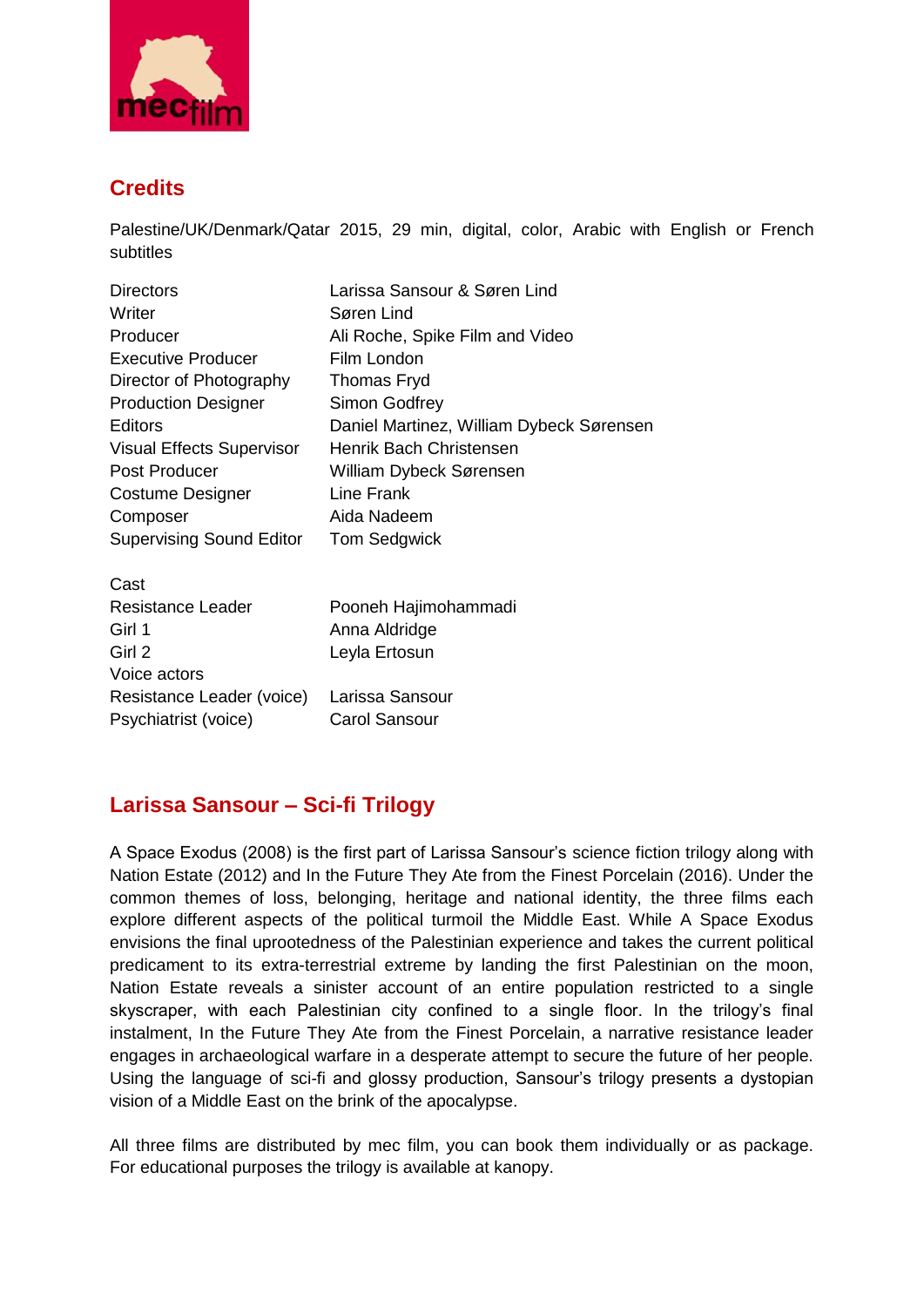

## **Film-makers**

#### **Larissa Sansour**

Larissa Sansour was born in 1973 in East Jerusalem, Palestine, and studied fine arts in London, New York and Copenhagen. Her work is interdisciplinary, immersed in the current political dialogue and utilises video, photography, installation, the book form and the internet. Central to her work is the tug and pull between fiction and reality.

Recent solo exhibitions include Turku Art Museum in Finland, Photographic Center in Copenhagen, Galerie Anne de Villepoix in Paris, Kulturhuset in Stockholm, Lawrie Shabibi in Dubai, Sabrina Amrani in Madrid and DEPO in Istanbul.

Sansour's work has featured in the biennials of Istanbul, Busan and Liverpool. She has exhibited at venues such as Tate Modern, London; Centre Pompidou, Paris; LOOP, Seoul; Al Hoash, Jerusalem; Queen Sofia Museum, Madrid; Centre for Photography, Sydney; Cornerhouse, Manchester; Townhouse, Cairo; Maraya Arts Centre, Sharjah, UAE; Empty Quarter, Dubai; Galerie Nationale de Jeu de Paume, Paris; Iniva, London; Institut du Monde Arabe, Paris; Third Guangzhou Triennial, Guangzhou , China; Louisiana Museum of Contemporary Art, Denmark; House of World Cultures, Berlin, and MOCA, Hiroshima.

Sansour currently lives and works in London, UK.

#### Filmography

 2015 In the Future They Ate from the Finest Porcelain, 29', sci-fi, with Soren Lind 2012 Nation Estate, 9' 04'', sci-fi 2012 Feast of the Inhabitants, 15' 2011 Trespass the Salt, 10', 3-channel experimental documentary, with Youmna Chlala 2011 Falafel Road, 60', experimental documentary, with Oreet Ashery 2009 A Space Exodus, 5' 24'', sci-fi 2008 SBARA, 8'30'' 2008 Run Lara Run, 2' 2007 Soup Over Bethlehem, 9'30'', experimental documentary 2006 Happy Days, 2'30'' 2005 Bethlehem Bandolero, 5'12''

#### **Soren Lind**

Soren Lind (b. 1970) is a Danish author. He writes children's books and literary fiction. With a background in philosophy, Lind wrote books on mind, language and understanding before turning to fiction. He has published a novel and two collections of short stories as well as four children's books. In addition to his literary production, Lind is also a visual artist and writes short film scripts.

Lind lives and works in London.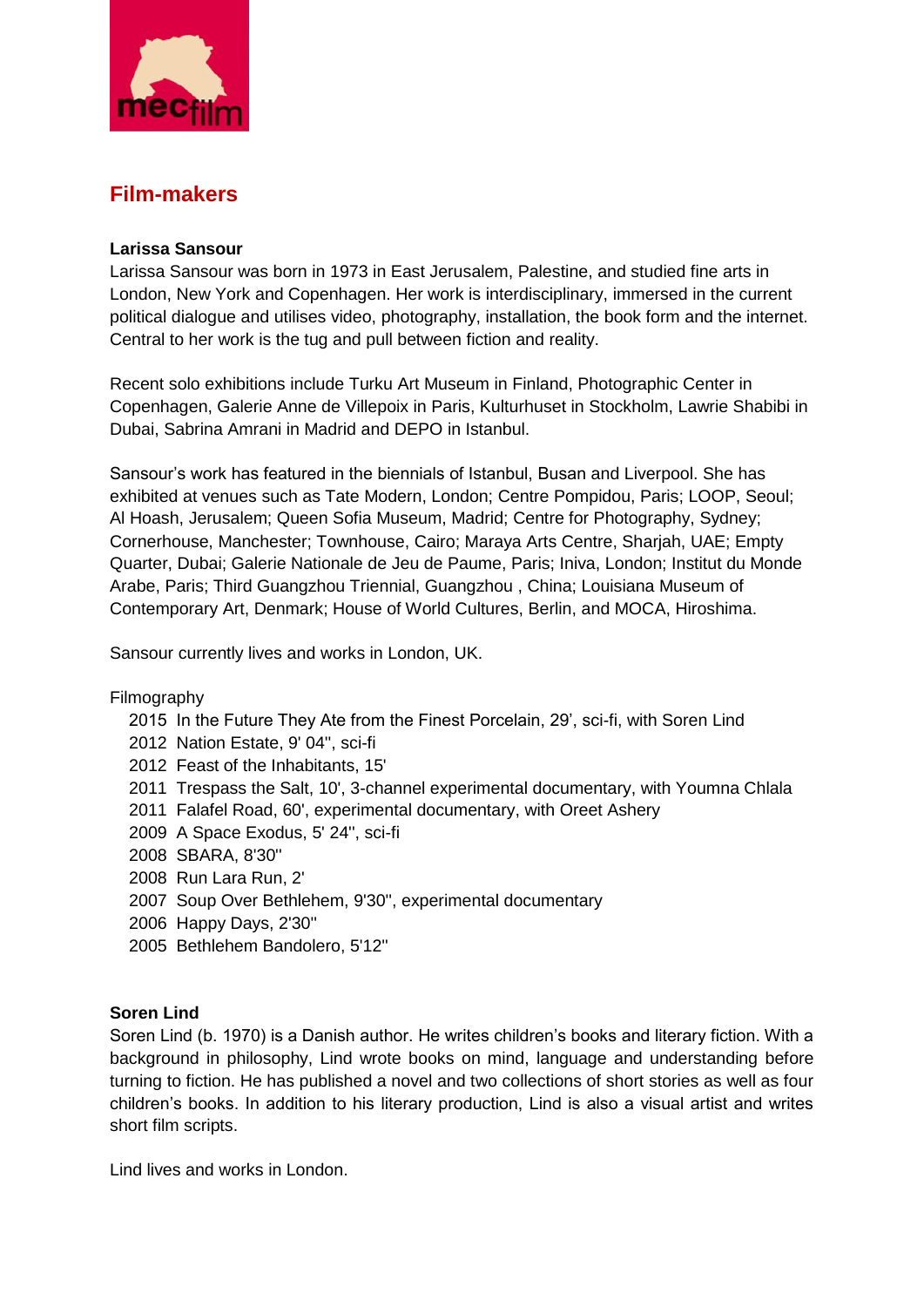

#### **Sansour/Lind**

Larissa Sansour and Soren Lind have worked together on numerous occasions. Lind usually provides the scripts for Sansour's films, just as he contributed a sci-fi story for Sansour's 2009 graphic novel The Novel of Nonel and Vovel, a collaboration with artist Oreet Ashery.

## **Artist's Statement**

Central to my practice is the tug and pull between fiction and reality in a Middle Eastern context. In several pieces over the past years, I have been exploring not only the sci-fi genre, but also the comic book superhero. Both forms have an inherent ability to communicate the most fundamental ambitions of a people or a civilization in a way that is naturally inspired by, but never hampered or restricted by a non-fictional reality.

Also, despite its high production value and glossy imagery, sci-fi tends to allow for a specific kind of almost nostalgia framing of the topic at hand. Even the slickest sci-fi almost invariably carries within it a sense of retro, ideas of the future tend to appear standard and cliché at the same time as they come across as visionary.

In the case of Palestine, there is an eternal sense of forecasting statehood, independence and the end of occupation. The ambitious ideas that we hope to achieve have long since become so repetitive that the odd mix of nostalgia and accomplishment that the sci-fi genre often embodies lends it itself well to the topic. (Larissa Sansour)

### **Interview with Larissa Sansour**

#### **Unbreakable** - *by Abdellatif R. Abdeljawad for Reorient, February 16, 2016* **Palestinian artist Larissa Sansour dishes out the final installment of her sci-fi trilogy**

Born in Jerusalem, Larissa Sansour is an acclaimed Palestinian artist whose works have been exhibited throughout the world. Her interdisciplinary work, ranging from video and photography to installations and sculpture, is immersed in current political discourses surrounding the Palestinian question. Her most recent exhibition, In the Future, They Ate from the Finest Porcelain, currently on display at Dubai's Lawrie Shabibi Gallery, presents a commentary on Israeli claims to Palestine through archaeological findings and excavations. Sansour's film (made in collaboration with Søren Lind) blurs the lines between fiction and documentary, and myth and reality, championing Palestinian identity in the depths of time and space. By burying porcelain bowls decorated with kufiya patterns deep underground, Sansour's protagonist puts forth the political legitimacy of Palestinians and their claims to Palestine, as well as provides future archaeologists with 'evidence' of past Palestinian existence.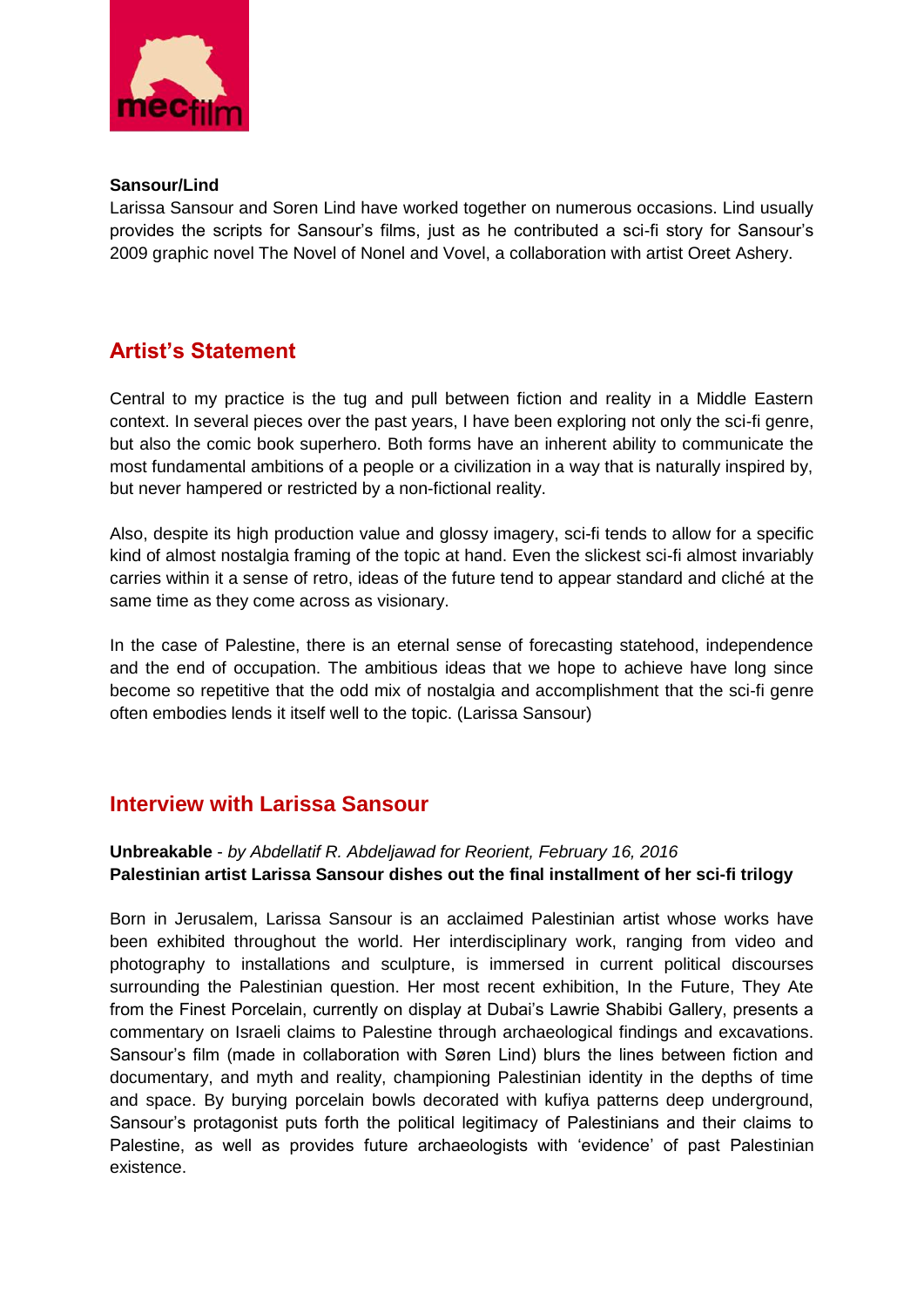

#### **Do you eat yourself from the finest porcelain?**

Well, I guess the whole premise of the film is that this rebel leader narrator is setting up an elaborate operation in order for the future generations of Palestinians to obtain the basic privileges that history has so far denied them; so, it is basically a revisionist historical comment. Am I eating from the finest porcelain? Right now, maybe in my mind … but not according to the rest of the world. I want the rest of the world to see me as a person who is doing so.

This work is very much about who tells history, and how much myth and fiction are really a part of writing history. If the world does not realise that we exist, we might as well just bury some porcelain DNA for future archaeologists to find, as a stick in the wheel on currently accepted versions of history. Maybe the revisions that this porcelain will cause will tilt the balance in favour of the Palestinians at some point in the future. The film is also a commentary on how Israel uses archaeology as headline news, and how it has been instrumentalised, rather than been seen as a scientific method … Israelis wants to prove something, and therefore they dig to find evidence supporting a fiction already having taken the form of fact; they use archaeology towards their own political ends, and it is becoming a means by which to prove a continued historical presence entitling them to territories currently belonging to others.

On a personal note, my own family holds papers showing that we own this particular piece of land; but an Israeli capable of 'proving' by way of religion or archaeology that they have been there for thousands of years needs no further justification than that to confiscate the land that I own by law.

**Yes – as a Palestinian, I am very aware of the core issue of this conflict, and of how Israel has been using archaeology as a means to fabricate reality. The question, however, is, if I put myself in the position of the average spectator – who may not have been exposed to what's been happening in Palestine – will it be difficult to grasp the messages you're trying to convey? I think the film needs to be seen over and over again.**

I agree with you. This is why the film benefits from being shown in an art space and in a loop, where people can watch it over and over again. It is kind of a strange balance to have, because you don't want to spoon-feed people – otherwise a lot of what is being said will be lost. There is something inherent in art: things you can express visually go beyond a narrative-based way of describing things.

I think there are certain things that were really important for me to include in the film; only much later did I realise why I included them. There is something that precedes verbalisation in art, so it is very hard to make things clear when you're talking about something so complicated; but I assure you that every detail has been completely revised multiple times. I have been working on this for two years with a screenwriter, with a total of 17 revised scripts.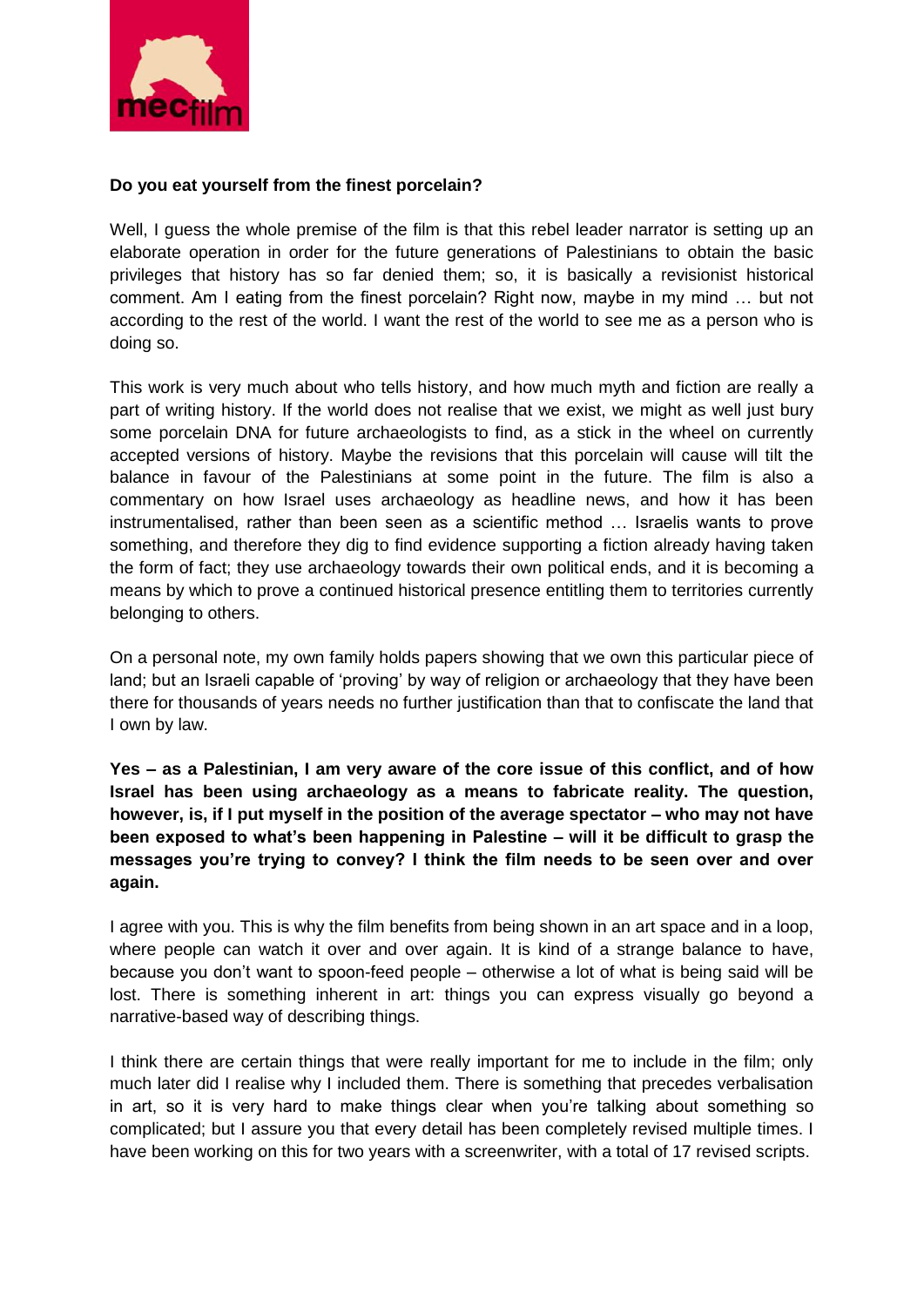

**The imagery of the film is spectacular, as is the narrative, especially as it's told in vernacular Palestinian Arabic. Some of the sentences (which I even wrote down) have the quality of quotations that can be framed and hung on a wall. What inspired the choice of narrative and the way in which it's told?**

I worked with two other people, and they wanted the narrative to be in fus'ha (Classical Arabic) because they thought it would make it very 'Shakespearian'. That is also another comment on the state we are in as an Arab community; I mean, everything has to be pan-Arab. You lose things that every particular region prides itself on. I wanted to write and speak the way I write and speak on a daily basis. Using the Palestinian dialect was also difficult because I felt I was inventing terminology in Arabic to suit a sci-fi film; it was difficult to deal with these linguistic problems. It was hard to come up with a language and terminology suited for Arabic sci-fi.

**Speaking of sci-fi, one notices that most of your recent works – in particular, A Space Exodus (2009), Nation Estate (2012), and now, this one – contain elements of science fiction. Do you like it when people refer to your work as 'sci-fi'? Do you think it suggests you're detached from the reality of what is happening in Palestine?**

Well, it's fine with me; it's the approach I've been using in my last three works, of which In the Future … completes the trilogy. I don't necessarily like sci-fi myself. I haven't seen Star Wars, for example, which is a 'no-no' for someone working with sci-fi. My entire team is raving about Star Wars. You know, spaceships and bombs are not things that are important to my film, obviously; but they elevate a Palestinian narrative to one on par with those of the rest of the world. Glossy sci-fi is preferable to us always being the subjects of documentaries, which is something I think is hurting us, more than anything.

This work is very much about who tells history, and how much myth and fiction are really a part of writing history. If the world does not realise that we exist, we might as well just bury some porcelain DNA for future archaeologists to find …

I wanted to engage with sci-fi because, first and foremost, it's unexpected. It bends the rules for dealing with Middle Eastern politics, and it also has this fascinating way of offering you the space to deal with present problems; it's by no means an 'escape' from what's happening in Palestine right now. It actually offers a completely different approach to the problem, going head to head with the Apocalypse and the consequences of continuing to behave the way we do. Sci-fi has a cyclical nature that works very well with the Palestinian condition, because we always project a state; but at the same time, we always talk about the Nakba (lit. 'Catastrophe'), so there is always this dialogue between nostalgia and ambitions for the future. The present is kind of lost in documentaries; it lives in this state of limbo, it isn't real. That's why I think sci-fi works really well.

**Let me ask you something else: it was mentioned in the film that Israelis use archaeology to create reality on the ground and use myths to form their identity; do you think we Palestinians also need to adopt the same approach? Given the fact that**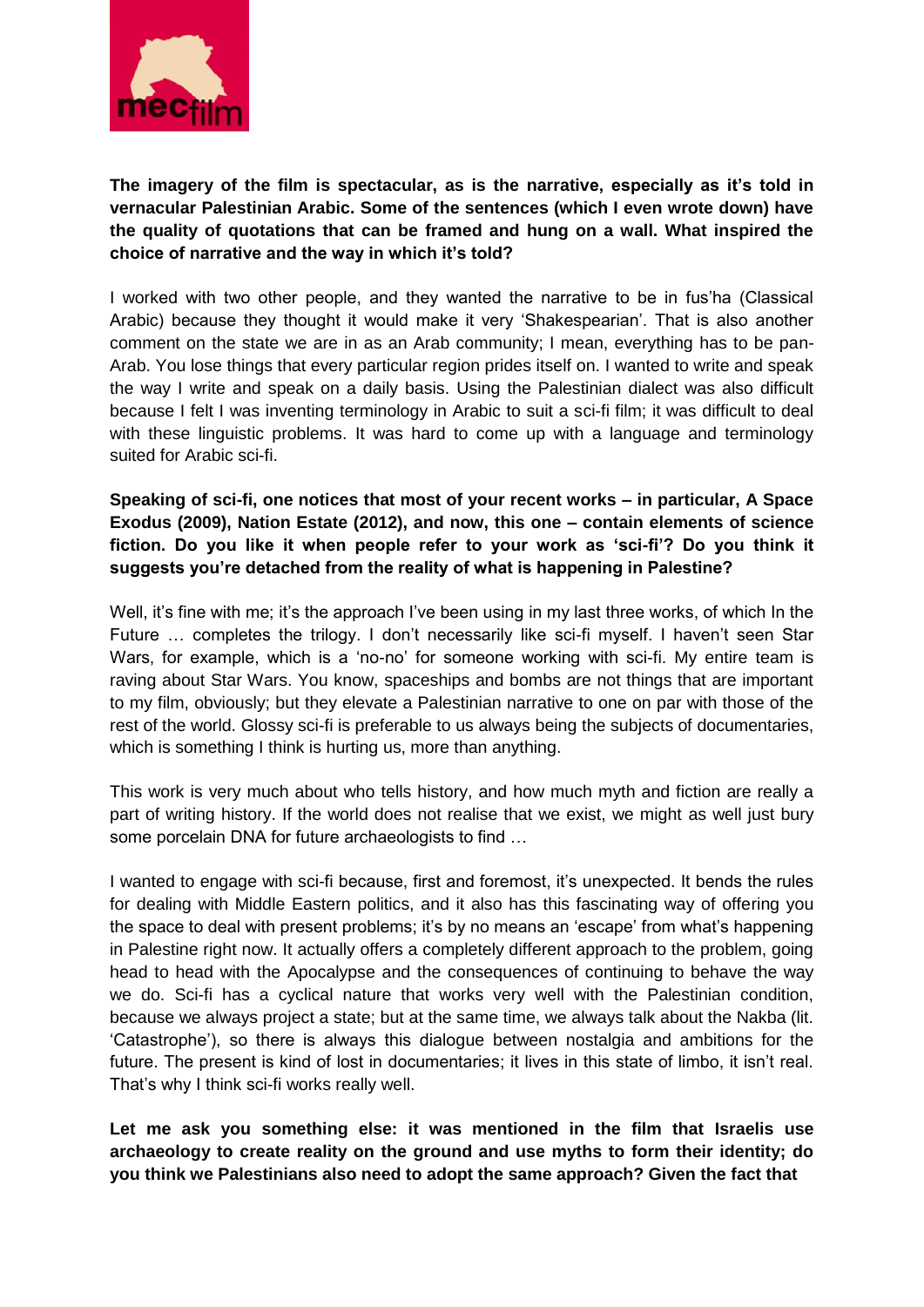

#### **Palestinians actually have concrete evidence of their existence, do you think it is relevant for us to use the same method in the case of the porcelain plates?**

Well, obviously this is a commentary on Israelis more than anything else, but it is true; it does pose a problem when you look at it this way. That is why at one point in the film, the psychiatrist says to the rebel, 'wouldn't claims made by the flesh-and-blood descendants of the existing population … be more legitimate?', to which the rebel answers, 'it was never a question of legitimacy. Our rulers have long since removed us from the equation. I am adding new numbers, messing with their maths'. The psychiatrist responds by saying, 'but by giving rise to this counterfeit people, aren't you accepting the erasure of your own?', and the rebel says, 'quite the opposite. They are us, and we are them. They will claim the land on our behalf'.

So, yes; the film posits a philosophical equation rather than really creating a nation. The rebel has been going through a traumatic experience and has been trying to find a solution. She has gotten into this mad frame of mind, and she is willing to go that far, just in case people aren't convinced that Palestinians exist. It's like saying that our enemy is ruthless, and if they exterminate us, we need to make a plan (e.g. burying DNA) so that no matter what happens, we will always exist.

**What first caught my attention was the title of the film, which uses both the future and past tenses at once. As you mentioned, Palestinians aspire for a future state, yet simultaneously continue to point out the Nakba. How did you tackle the issue of identity in your film? In other words, how do you explain the relationship between these contradictions (past vs. future, archaeology vs. sci-fi, etc.)? Are there even contradictions to begin with?**

Yes, exactly. The title brings us back to our identity as Palestinians, and that is what I talk about in Nation Estate as well. It's kind of overloaded with symbols you find amongst Palestinians like the key, the kufiya, the folk dresses, and all these [others] that are becoming more like artefacts for a museum than real things. The idea in Nation Estate was to make the building seem artificial and like a museum that housed all these symbols and artefacts we've gathered as Palestinians; but, do they really mean anything anymore? Other than that, we are resisting. The topic of identity also fascinates me, what we are. For example, if we do have a state, what are we going to look like? If you take away the resistance of Palestinians … I don't know!

**The resistance aside, if the conflict somehow ends, where does it leave Palestinian art? Because almost all Palestinian artists – including you – are immersed in the current political situation when producing art. The subject matter of Palestinian artists is almost always related to the occupation, conflict, etc.**

I think art, no matter where it comes from, has always been political. Even though the Constructivism of 1930s Russia looked purely abstract to the naked eye, it was entirely political. Artists wouldn't have been imprisoned, blacklisted, and killed if they weren't considered dangerous, because what is inherent in art is revisionism; artists are always